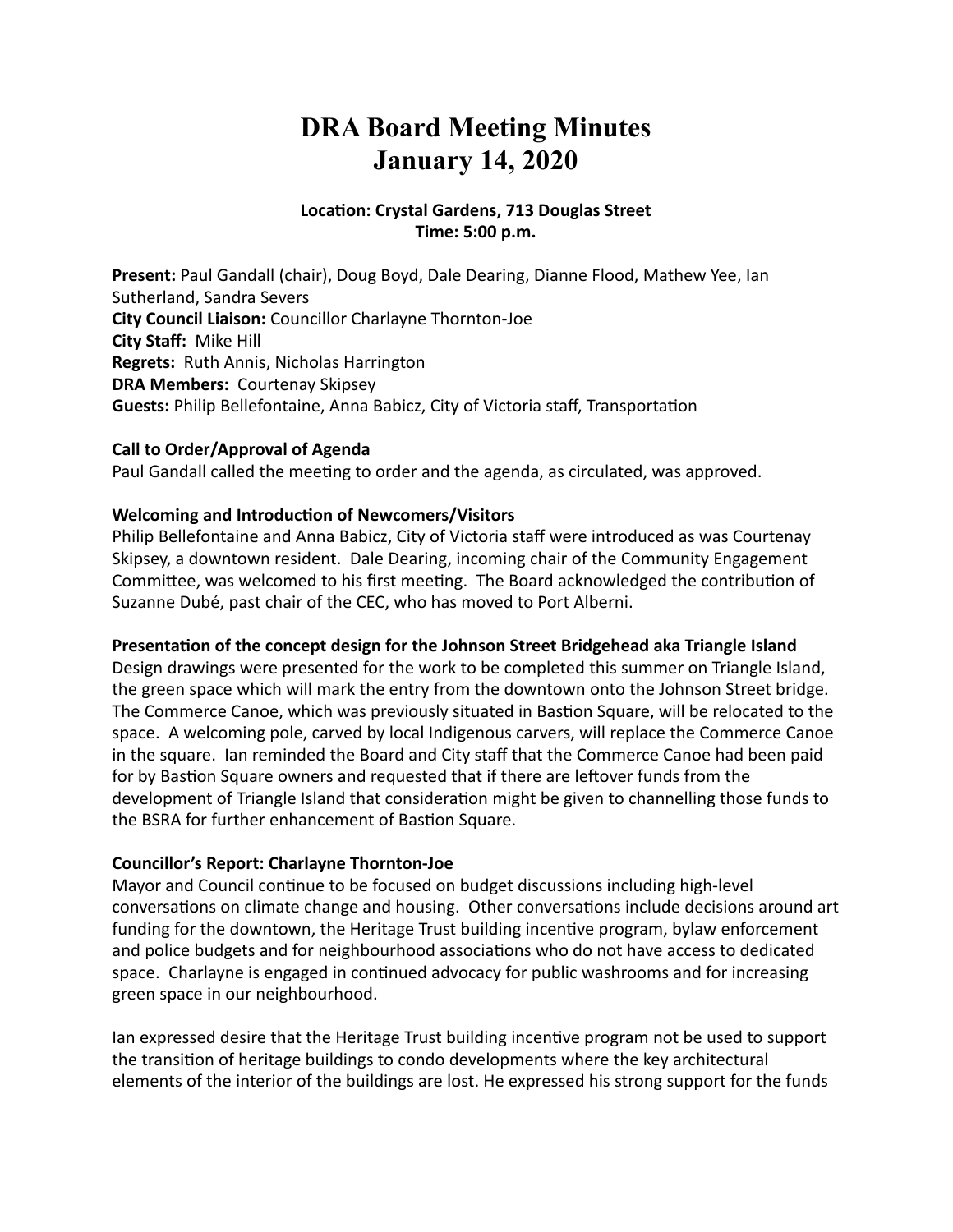to be used to support small property owners seeking ways to maintain the historic character of their buildings.

A reduced rate on tickets for the Royals game on Saturday night has been arranged for VCAN members. 

Action: Sandra will attend on behalf of the DRA.

#### **Questions on Downtown Update: Mike Hill**

Report attached to minutes.

Response to the VCAN Workshop "Working Smarter Together" which was held at City Hall on November 16/19 was very positive. Presentations were made by folk from Toronto, Seattle and Edmonton. A second summit on the subject of engagement will be held in late February. Information about the event will be available soon.

The Local Champions training project is full.

Action: Mike will check if there are people, among those who have signed up, who are residents of Downtown-Harris Green who could be approached to join the DRA. Work is being done on the City of Victoria website with better links to neighbourhoods being planned. 

Action: The CEC will work with Mike to write a descriptive blurb about our neighbourhood.

#### **Business Arising from the Minutes**

All business taken care of.

**New Business Motion: To appoint Dale Dearing to the Board as chair of the Community Engagement Committee (CEC) Moved:** Paul Gandall *Seconded:* Mathew Yee **CARRIED** 

#### Discussion of the NPNA/DRA/Hillside Quadra proposed staffing budget request

The draft letter was revised with input from the DRA and sent to Council for consideration this Friday. 

Action: Paul will send a copy of the updated letter to Board members Action: Dianne and Dale will attend Friday's Council meeting to respond, if needed, to **guestions.** 

#### **Questions on Standing Committee Reports**

#### **1)** Land Use Committee (LUC)

The LUC is concerned that the changes for the Duck Building on Broad Street do not conform to the Heritage guidelines for Old Town. The committee is also looking to create a checklist re. requests for liquor licensing approval. Balancing the need to create an economically vibrant downtown core with the needs of residents is challenging. New development proposals – The committee has decided that CALUC meetings should not be held until after a first review by City staff of development projects. It is hoped that this will decrease the amount of work needed for assessment by volunteers.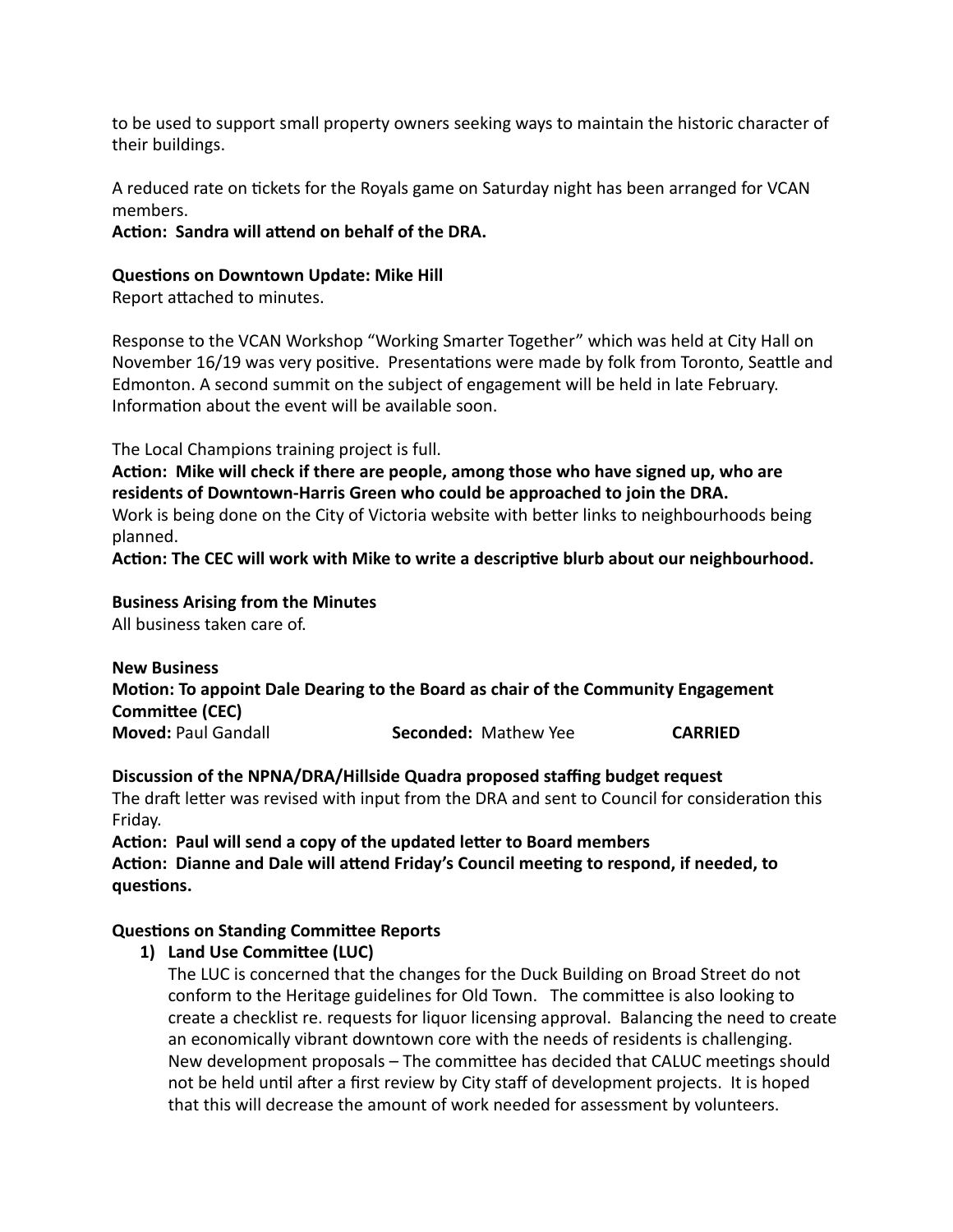The Board discussed the value of meeting with the new Director of Planning to talk about the future of the Downtown-Harris Green neighbourhood and the needs of residents. 

#### Action: Charlayne will approach the Director to set up a meeting.

## **2)** Urban Livability Committee (ULC)

Concerns about the impacts of homelessness continue to be expressed. No further action by Council has taken place regarding the loss of low-income housing at the Fairfield Hotel. Pacifica Housing is committed to rehousing all individuals currently in residence there.

The grant application for the workshop on respectful interacting with marginalized people has been approved by the city.

#### **3)** Urban Ecology/Urban Agriculture Committee (UEC) Nicholas was not able to be present at the meeting.

- 4) Communications/Membership Committee (CMC)
	- Report attached.

Plans are underway for the AGM. The Director of Planning will be approached as a potential speaker at the event.

**5) Community Engagement Committee (CEC)** Reports attached.

Dale reported that drafts of the handbook and policies/procedures manual are underway. 

Action: Board members will review and send feedback.

## **External Meeting Reports**

- 1) Victoria Community Association Network (VCAN) lan/Paul No further report.
- **2)** Late Night Advisory Committee (LNAC) While the LNAC has not met, staff continue to work on this topic.

Meeting adjourned at 7:10 p.m.

Next Board meeting -February 11, 2020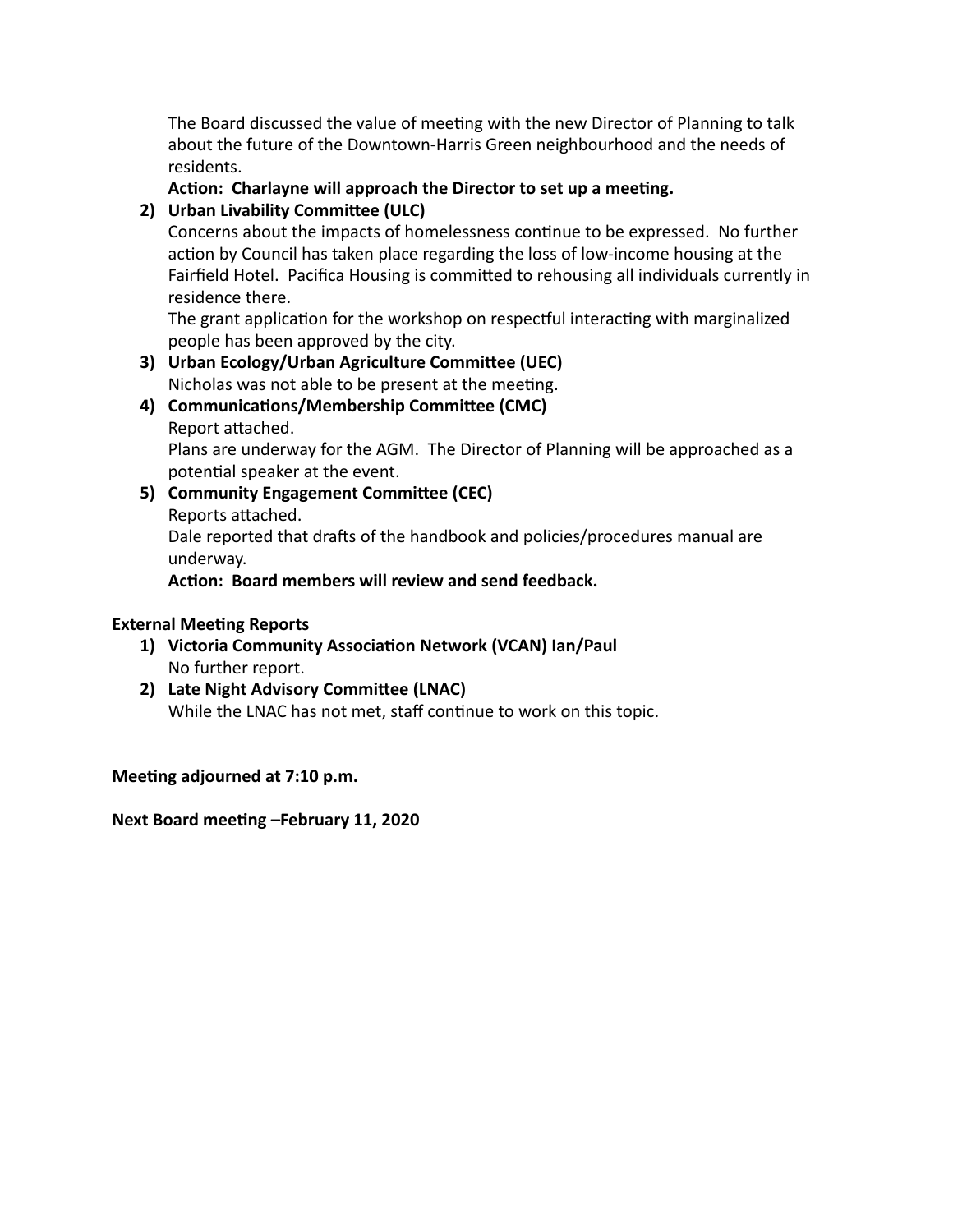

January 2020 Update

**Downtown** 



## **In Your Neighbourhood**

## **Crystal Pool**

On January 9th, Council considered [a staff report](https://pub-victoria.escribemeetings.com/filestream.ashx?DocumentId=48812) and opted to pursue the facility design already developed for the pool at either the current site or at 940 Caledonia (Royal Athletic Park parking lot). A community meeting is to be held once the sites have been evaluated and one has been selected. The results will then be reported to Council in order to confirm next steps to secure funding for the project. An alternative option was to initiate a feasibility study for the design and location of a new pool including \$725,000 to fund the study and a Project [Advisory Group](https://pub-victoria.escribemeetings.com/filestream.ashx?DocumentId=48813) to provide advice and recommendation with regards to project options.

### **Newcomers and Reconciliation**

This third conversation in the series will focus on what reconciliation with Indigenous Peoples means to newcomers to Canada and will ask participants to consider their own responsibilities around reconciliation. The session will be held at Crystal Garden (713 Douglas Street) on Monday January 20 at 6:00pm and will be guided

by Carey Newman and Victoria City Councillor Sharmarke Dubow. Each conversation is webcast and will be available online for future viewing. To learn more and register for the event, please go to the [City webpage.](https://www.victoria.ca/EN/main/city/witness-reconciliation-program/victoria-reconciliation-dialogues.html)



## **Equity Lens**

Council will be presented with a [staff report](https://pub-victoria.escribemeetings.com/filestream.ashx?DocumentId=49160) outlining options for advancing an equity lens for the City at its January 16 committee meeting. The report provides options for resourcing the development of an equity framework based o[n Council feedback](https://pub-victoria.escribemeetings.com/filestream.ashx?DocumentId=49161) provided at their October workshop on the topic and community input. In order to make progress relatively quickly, staff recommend contracting a consultant to support the process in 2020.

## **Councillor Election**

On January 16, Council will receive [a staff report](https://pub-victoria.escribemeetings.com/filestream.ashx?DocumentId=49156) proposing personnel appointments and budget (\$170,000) for conducting a by-election to fill the vacant Council position. The proposed date for the election is Saturday April 4, 2020.

#### **Kwench Liquor Licence**

On January 16, Council will consider [a staff report](https://pub-victoria.escribemeetings.com/filestream.ashx?DocumentId=49132) recommending approval of a liquor primary licence for Kwench Culture Club (shared workspace) at 2031 Store Street. The proposed occupancy is 265 people and hours of operation from 9:00am to 11:00pm.

## **Participatory Budgeting Citizens' Group**

Interested in helping your community decide how to invest a portion of the City's budget? The City of Victoria is seeking 15 volunteers to serve on the 2020 Participatory Budgeting Steering Committee.

> CITY OF VICTORIA | Downtown Harris Green Neighbourhood Councillor: Charlayne Thornton Joe [cthornton-joe@victoria.ca](mailto:cthornton-joe@victoria.ca) Neighbourhood Staff Contact: Michael Hil[l mhill@victoria.ca](mailto:mhill@victoria.ca)

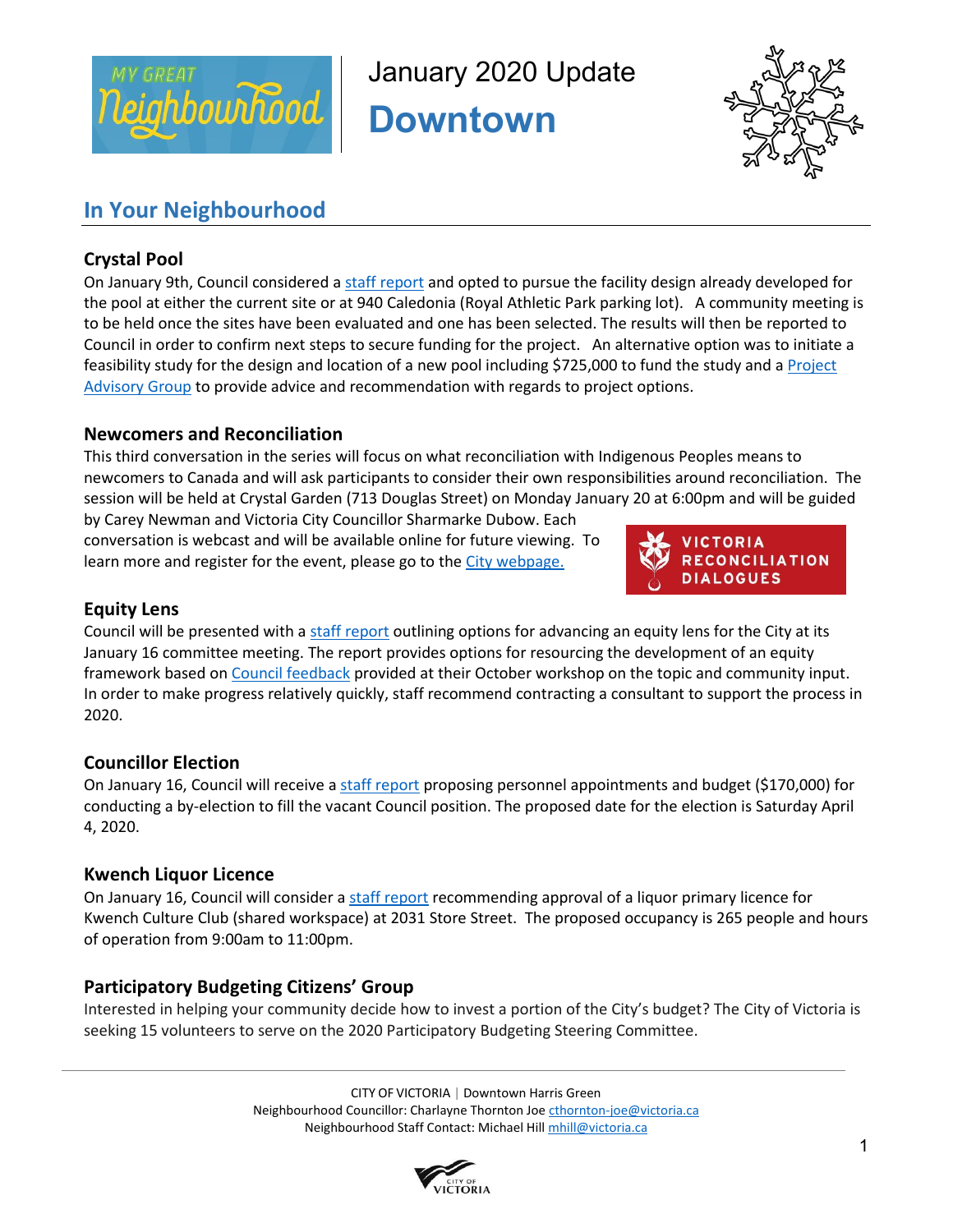

January 2020 Update

**Downtown** 



The Inter-Cultural Association of Greater Victoria will host this year's Participatory Budgeting Steering Committee, which will focus on empowering the community to allocate up to \$50,000 in funding for projects that benefit newcomers in the City of Victoria. The Committee develops and oversees the community-led budgeting process to engage and work with community members to develop ideas and proposals.

Drop in to learn more at a "Meet and Greet Information Session," Thursday, Jan. 30 from 4:30 p.m. – 6 p.m. hosted at the ICA Inter-Cultural Association, 930 Balmoral Road. Applications are available at [victoria.ca/pbvic](https://can01.safelinks.protection.outlook.com/?url=https%3A%2F%2Fwww.victoria.ca%2FEN%2Fmain%2Fcity%2Fcurrent-initiatives%2Fparticipatory-budgeting.html&data=02%7C01%7Cmhill%40victoria.ca%7C009af927a5cd4582a8b408d793a08b37%7Cd7098116c6e84d2a89eedb15b6c23375%7C0%7C0%7C637140190094326185&sdata=72lNsnBClfDh6tJ5E3Rgt8%2Fn01Cdvy0RYWfNPyb2Sos%3D&reserved=0) and can be submitted until Friday, February 7.

### **VCAN Workshop**

On November 16, the City hosted a workshop on directions for relationships between neighbourhoods and the City. The *Working Smarter Together* workshop included presentations from Toronto, Seattle and Edmonton, each providing examples of approaches to working effectively with neighbourhoods. Observations and suggestions from table discussions were recorded and shared with neighbourhood associations. This information will be used in determining next steps and the approach for an upcoming neighbourhood summit in February.

#### **Local Champions**

Local Champions is a new community-based leadership development program for Victoria residents to gain foundational skills, confidence and build relationships to become more active and engaged in their community. The inaugural intake for the program is now full and will kick

off with a weekend intensive workshop in early February. After completing the program in May, participants will then become the first group of Local Champions alumni. Click [here](https://www.victoria.ca/EN/main/residents/Neighbourhoods/tools-and-resources.html) for more information on the program.

#### **Climate Champions Program**

Council has amended the Strategic Plan and providing \$50,000 in funding to "Create a Climate Champions Program." The Climate Champions program will create and facilitate a network of Champions in order to share ideas, undertake partnerships, and encourage fun and innovative action to reduce the community's greenhouse gas emissions. The focus of the program is on action, mobilization and behavior change in line with the largest emissions sources in the City's Climate Leadership Plan.

## **Calling All Musicians and Community Programmers**

The City is updating its rosters of local musicians and community

programmers for outdoor summer concerts, events and activities at Centennial Square and Beacon Hill. To be considered for these rosters, local musicians and community programmers are invited to apply online and provide links to samples of their work by Wednesday, **January 15, 2020**. Preference will be given to those based in the Capital Region. For details visit [victoria.ca/artsandculture.](https://can01.safelinks.protection.outlook.com/?url=https%3A%2F%2Fwww.victoria.ca%2FEN%2Fmain%2Fresidents%2Fculture%2Froster-of-musicians-and-community-programmers.html&data=02%7C01%7Ckstratford%40victoria.ca%7Cf006e67b40ee46eb717f08d77ff6774c%7Cd7098116c6e84d2a89eedb15b6c23375%7C0%7C0%7C637118568900202706&sdata=fObGd0jTc8BT55IAfJumDTMgITglvRoXUJOsyhgDH%2Bo%3D&reserved=0)

> CITY OF VICTORIA | Downtown Harris Green Neighbourhood Councillor: Charlayne Thornton Joe [cthornton-joe@victoria.ca](mailto:cthornton-joe@victoria.ca) Neighbourhood Staff Contact: Michael Hil[l mhill@victoria.ca](mailto:mhill@victoria.ca)





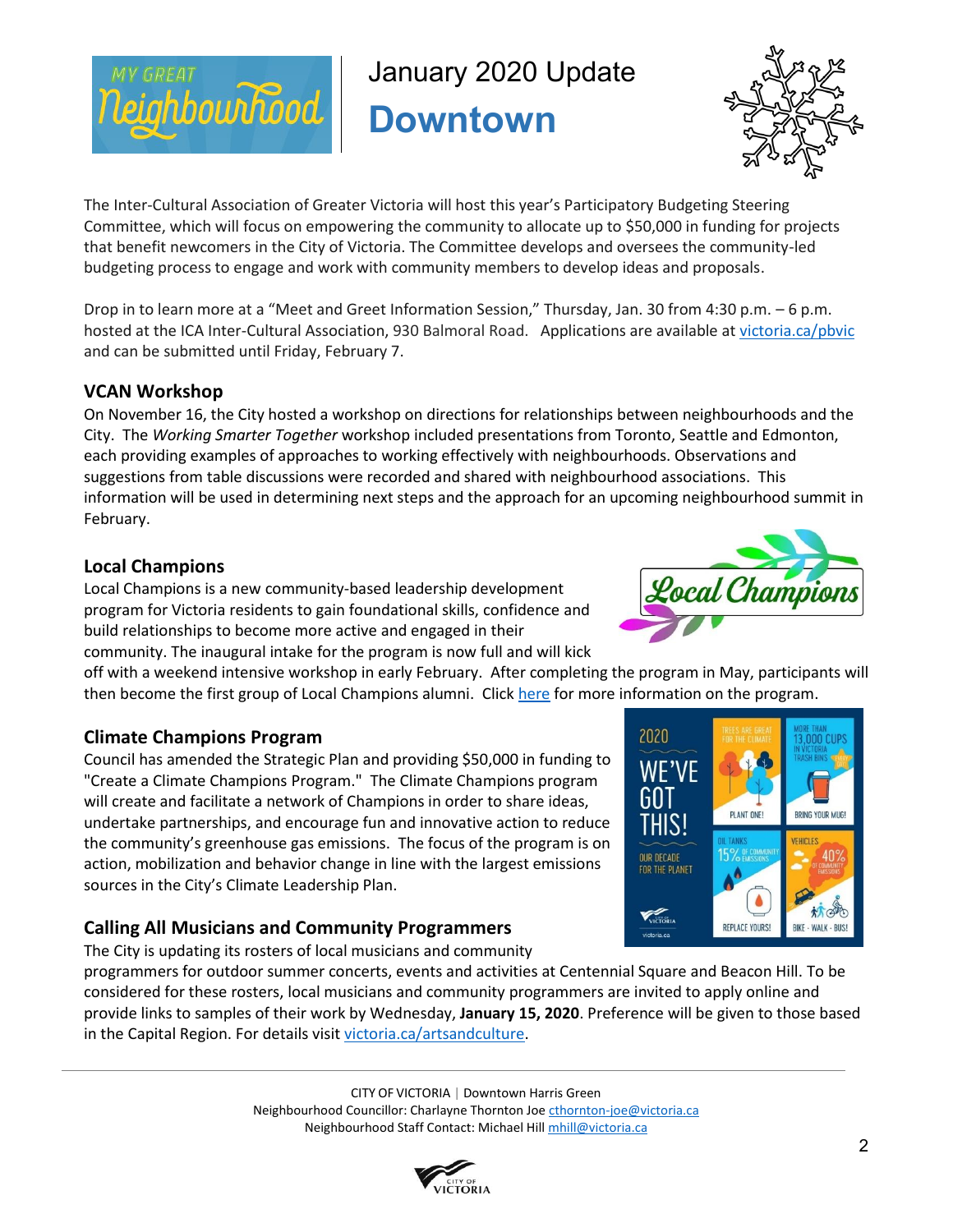

January 2020 Update

**Downtown** 



#### **Free Youth Bus Passes**

Youth 18 years of age and younger residing in the municipality of Victoria are eligible a free monthly transit pass from the City of Victoria. Passes are available for pick up Monday through Friday

from 8:00am – 4:30pm from the Public Service Centre at City Hall. For details visit our **Transit** webpage.

## **City Council Meetings**

Committee of the Whole meets on January  $9, 16, 23$  $9, 16, 23$  $9, 16, 23$  and 30 at 9:00am. Council meets on January [9](https://pub-victoria.escribemeetings.com/Meeting.aspx?Id=7132b4fc-bbf6-4edd-aabb-a847e2aaf328&Agenda=Agenda&lang=English) and 30 beginning at 6:30pm.

Council will also meet o[n January 14](https://pub-victoria.escribemeetings.com/Meeting.aspx?Id=4cd7c196-c281-4e00-92bb-9db1de75cba2&Agenda=Agenda&lang=English&Item=11) to further develop the [2020 Financial Plan.](https://www.victoria.ca/assets/Departments/Finance/Documents/Draft_2020_Financial_Plan.pdf)

You can also find out more about Council meetings by:

- Watching recordings of the meetings [here](https://www.victoria.ca/EN/main/city/mayor-council-committees/council-committee-meetings.html)
- Tuning into [bi-weekly videos](https://www.youtube.com/watch?v=vdubuxFI39U&feature=emb_logo) for what's coming up for discussion at City Council
- Reviewing the decisions made at Council on our [Council Highlights](https://www.victoria.ca/EN/main/city/mayor-council-committees/council-highlights.html) page
- Finding out how Councillors voted on the Cit[y Council Meeting Dashboard](https://app.powerbi.com/view?r=eyJrIjoiNzRkZWY2YmMtMjNjNS00NGEyLTg5Y2ItZTQxMGY4NDhjNjNlIiwidCI6ImQ3MDk4MTE2LWM2ZTgtNGQyYS04OWVlLWRiMTViNmMyMzM3NSJ9)



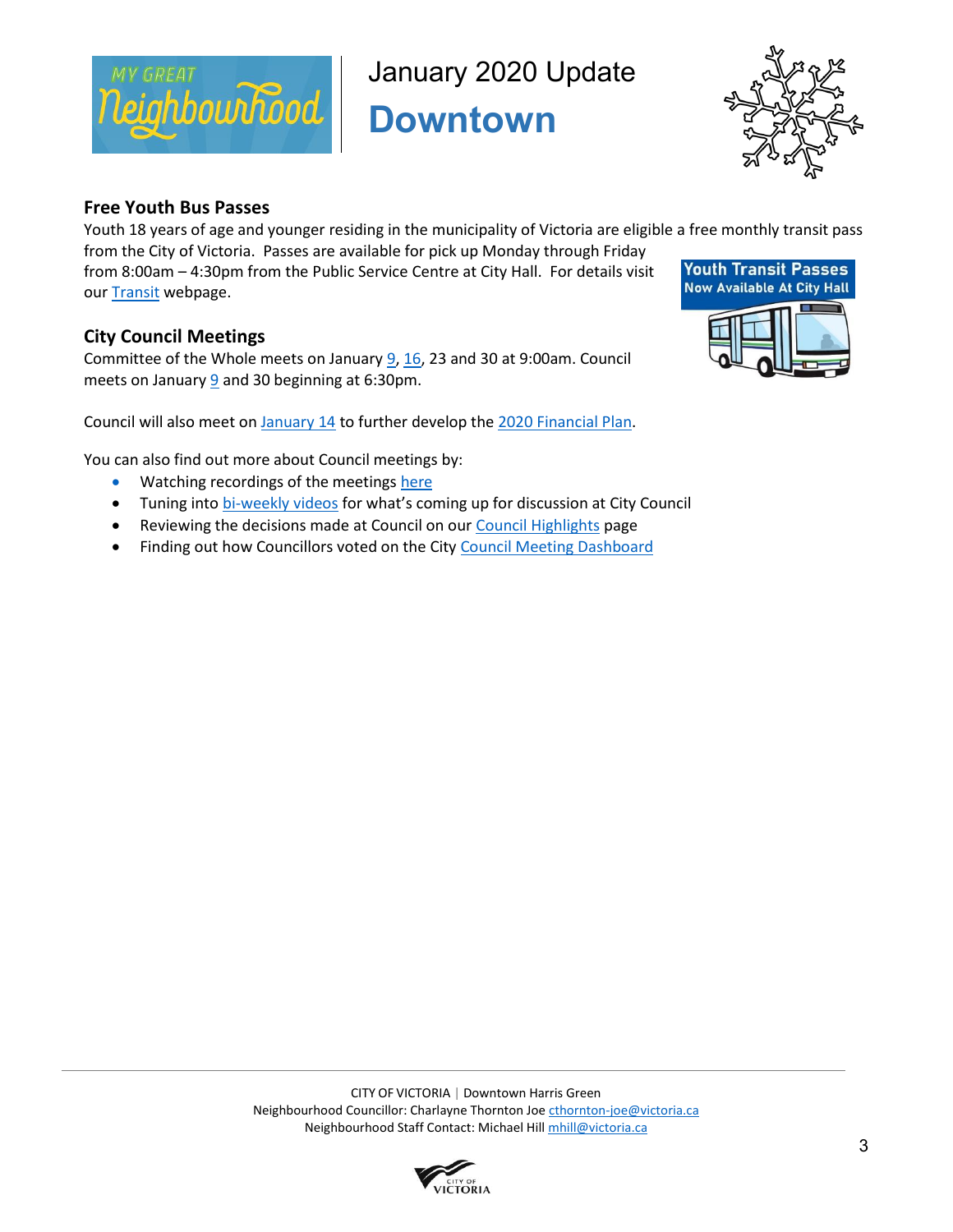#### **2020 JAN DRA Board Meeting Land Use Committee**

#### **LUC: Current**

- 1. 45 Bastion Square, Wind Cries Mary Cottage Hospitality Application for permanent change to a food primary license to adjust hours from 9:00 am to 12:00 am daily to 9:00 am to 2:00 am daily with no change to the existing occupant load. Letter will be sent.
- 2. 1820 Government St January Gin Joint & Eatery New Application for a Food Primary Licence with a Patron Participation Entertainment Endorsement having hours of business from 9:00 am to 12:00 am Sunday to Wednesday and 9:00 am to 1:00 am Thursday to Saturday with an occupant load of 67 people. Letter will be sent.
- 3. Duck Block UVic Properties/Chard Rezoning, Development Permit and Heritage Alteration for 6-storey hotel with ground floor commercial with FSR 4.39. Includes an OCP amendment for a very significant increase in density in violation of Old Town Design Guidelines and best practices of Heritage Conservation. CALUC letter submitted 30 July 2019. Application reviewed and discussed at Council meeting on 28 Nov 2019. Referred to CotW inviting Acting Chair of Heritage Advisory Panel to address Council's questions re heritage aspects and requesting applicant to address concerns re demolition of affordable housing units in Canada Hotel before Council decides whether or not to send it to Public Hearing. Note: Staff has relieved the applicant of the requirement for an OCP amendment for this application. Status: Application Review by City since 12 Jun 2019.
- 4. 1124 Vancouver J. Gordon Enterprises Second CALUC held 6 Nov 2019. Changes from previous iteration: increased density (3.39 FSR), 18 more rental units, bigger variance for parking. Applicant still maintains the project will provide affordable housing but can't yet outline how it will be incorporated. Staff has since clarified that none of the units will be affordable and that the parking variance will be even greater than presented. May need another CALUC meeting. CALUC letter to be sent. Status: With Applicant 2 Jan 2010.
- 5. 900-block Yates (Market On Yates & Harris Green Village) between Quadra to Vancouver and Yates to View, as well as the eastern half of the 1000-block Yates (mid-block to Cook) - Starlight Investments. CALUC meeting took place on 3 Dec 2019 at Ambrosia Centre on Fisgard. Starlight has 4.9 acres over two sites. The project includes R-48 zoned property. Early plans and concepts are for between 1200 and 1500 rental residential units in five towers ranging in height from 15 to 25 storeys, 100,000 sqft of commercial space, and a 0.5 acre public area which may be partially green space and the rest hard surface over two levels. Starlight proposes that this will be a multi-phase and multi-year project, which will allow existing anchor tenants to remain in the complex. There were a broad range of concerns and comments from the community. This meeting was the longest CALUC to date (just over 2.5 hrs) but the plans brought to the public are still in their early stages and we anticipate that with further refinement and revisions, another CALUC will be required for this project. CALUC letter to be sent.
- 6. Blanshard Block David Fullbrook with D'Ambrosio Met with representatives who plan to develop NW corner of Blanshard and Fort. Project proposes unique tower design for modern low-staff hotel catering to tech industry/millennials. The remainder of the block, including The Montrose Building will be maintained with residential and small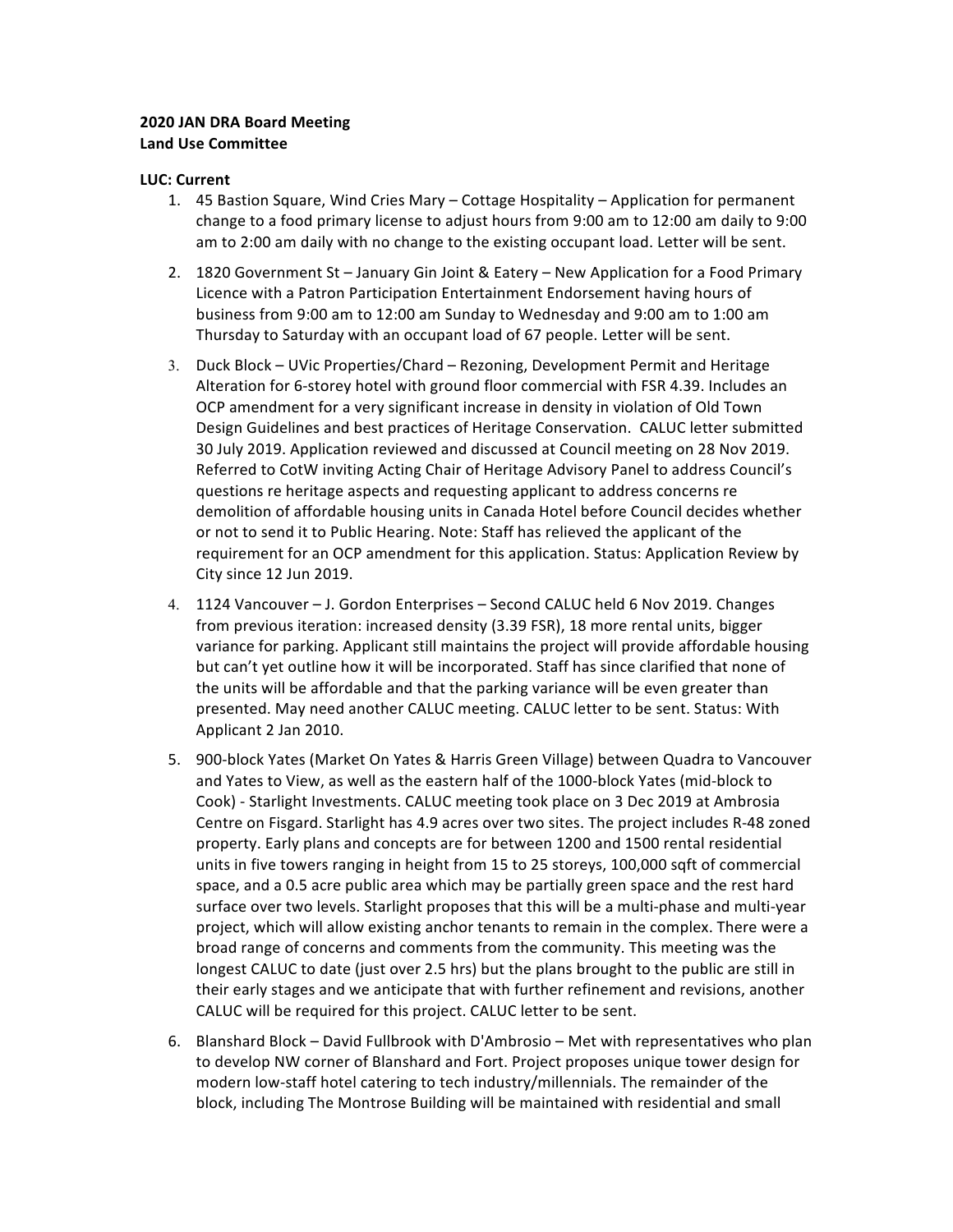CRUs (which are being renovated as vacancies arise). **CALUC meeting will be held on Wed 29 Jan at 6:30 pm at the Christ Church Cathedral Chapter Room.** City planner Miko Betanzo will attend on behalf of the City.

- 7. 1620 Blanshard (Gateway Green) Tri-Eagle & Jawl Residential Temporary Use Permit to demolish the two-storey commercial building and provide 62 surface parking spaces. Letter submitted 10 Oct 2019. At CotW on 14 Nov 2019, Staff recommendation was to decline the TUP and Council did not seem enthused by the proposed use for parking. Council approved the TUP but requested that the applicant work with Staff to explore the temporary use of the site for modular housing as opposed to parking. According to staff, it's expected that either the applicant will either work with the City re modular housing prior to going to Council, or this project won't proceed. Or the applicant can start again with another use. There will be another public notice circulated (for any TUP use) before it goes to Public Hearing. Status: Report Preparation by Planner since 14 Nov 2019.
- 8. 937 View St Nelson Investments w de Hoog & Kierulf Development Permit with Variance to build a 15-storey 255 rental units with parking for 17 vehicles and 172 bikes on R48 land and located in Fort St Heritage Corridor using pre-fabricated components. Proposed FSR 7.27. Applicant is not proposing to rezone away from R-48 zone. Status: City Provided Comments to Applicant 4 Nov 2019 and is With Applicant. (Next steps Staff report and CotW.)
- 9. 700 Douglas (Bus Depot) Bosa with James KM Cheng Rezoning to construct longterm rental with ground floor commercial. Plans submitted 7 Jun 2017 but application has been idle until recently. Staff review of revised plans completed 4 Oct 2019. No recent contact from the developer re CALUC meeting. Status: With Applicant since 4 Oct 2019.

#### **LUC: Ongoing and Active**

- 1. 1150 Cook St (Pluto's) Dan Robbins & Fraser McColl Development Permit with Variance. Dominant response was that it's an attractive project but it's over the 10storey height limit that defines the density for the R-48 zone and the proposed density (8.98 FSR) is significantly above the OCP Maximums. Pluto's has had lease extended to Mar 2021. Letter to be sent. Status: Application with Applicant since 26 Nov 2019.
- 2. 1010 Fort St Abstract Developments Rezoning for the development of a 12-storey building with ground floor commercial and 55 residential above with 7 vehicle parking and 97 bike parking spots. Proposed FSR 5.37. The CALUC letter submitted 1 Oct 2019. Revised plans filed 9 Oct 2019. Advisory Design Panel reviewed application on 23 Oct 2019. Status: With Applicant since 23 Oct 2019. Next step: Committee of the Whole.
- 3. Northern Junk Reliance Properties Rezoning for the redevelopment of existing heritage buildings and a residential with ground floor commercial, mixed use addition, concurrent Heritage Alteration with FSR 3.39. CALUC Letter submitted 10 Sept 2019. Status: Staff Review of Revised Plans since 22 Oct 2019.
- 4. 1700 Blanshard (Hudson Place Two) Townline Development Permit w Variance for a 23-storey 245-unit rental building w 6-storey podium w ground floor commercial. Variance for building massing setback at the upper storeys Blanshard and Fisgard Street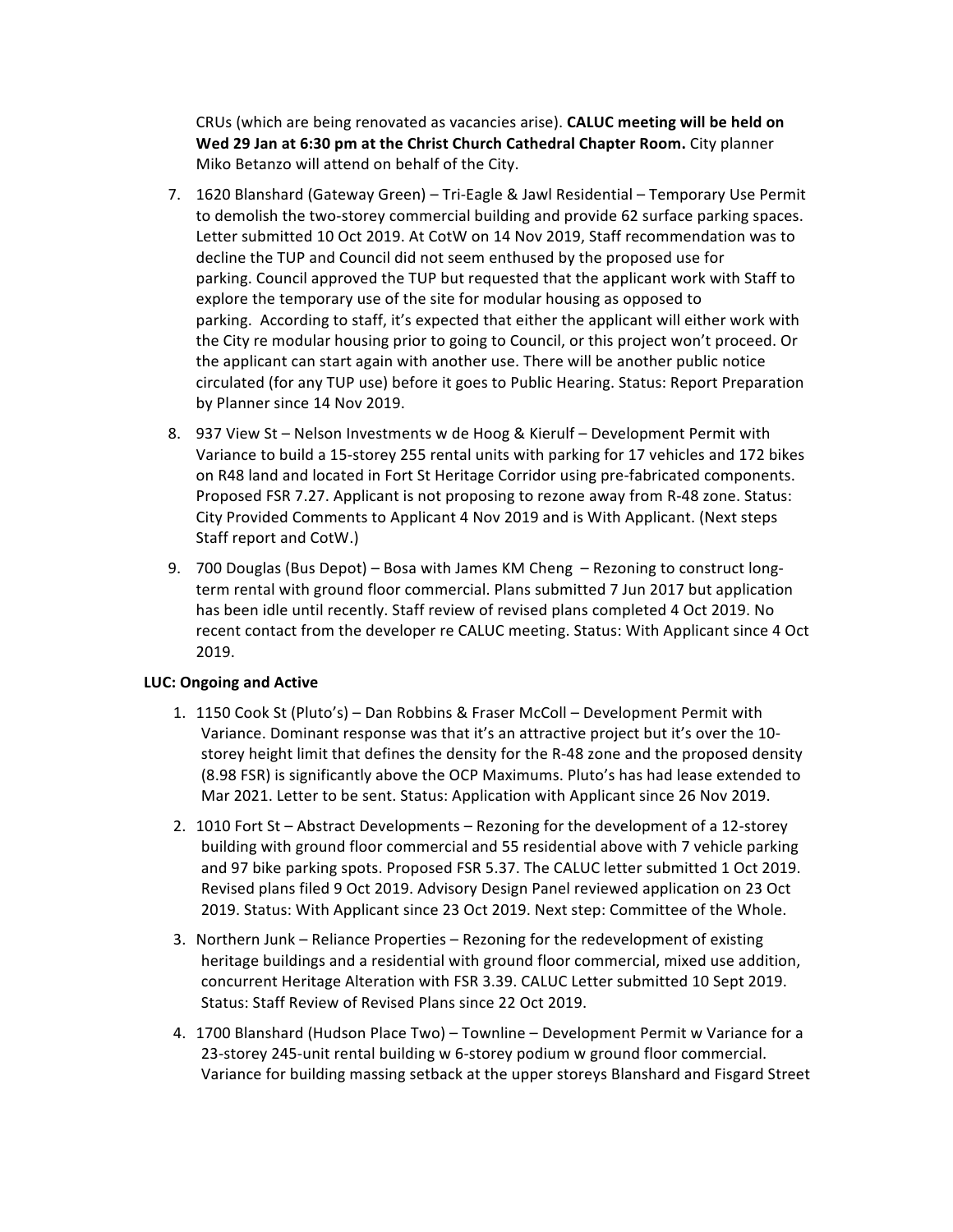and surface parking. Proposed FSR 7.47. Revised plans submitted 7 Nov 2019. Status: Staff Review of Revised Plans.

- 5. 506 Herald (Herald St Brew Works) Mike and Lee Spence Development Permit with Variance: Applicant seeking a permit to construct a rooftop patio with an occupancy of 99 additional liquor primary seats; bringing total occupancy to 275 from the previously approved 178. Letter to be sent if application proceeds. Status: Report Preparation by Planner since 13 Nov 2019.
- 6. 975 Pandora (Seventh Adventist Church) Townline Rezoning and BP for 166 residential rental units in 8-storey podium and 16-storey tower at 5.50 FSR with ground floor commercial. Vehicle parking at 133 exceeds requirements as does bike parking at 229. No retention of church building. CALUC letter submitted Mar 2018. Status: With Applicant since 11 Jan 2019.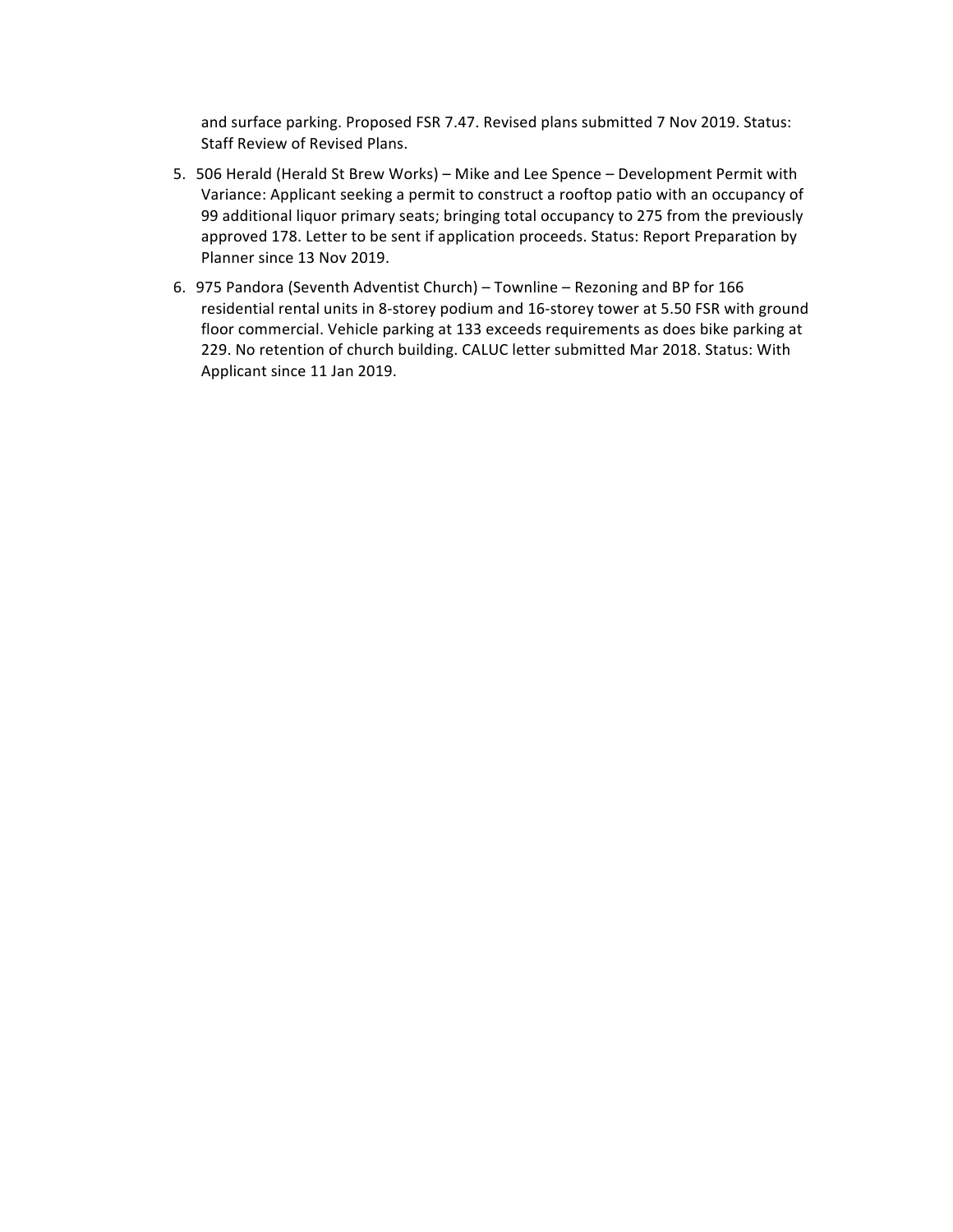## **Community Engagement Committee (CEC)**

## **January 2020**

**Chair:** Suzanne Dubé 

**CDC Members:** Renee Layberry, Pat Chapman, Fred Shean, Denise Nicholl, Dale Dearing, Allan Miller, Virginia Miller 

**Ex officio:** Doug Boyd and Dianne Flood, Co-Chairs Communications and Membership (CMC)

#### **Activities Since Last Meeting:**

This is the last report from Suzanne as the Chair of the CEC. I'm stepping down from the DRA board and the CEC and moving to Port Alberni to open a new Brach Office for Edward Jones in February 2020. I want to thank the DRA board their warm welcome of me to the DRA. I've enjoyed being involved and will miss working with this truly engaged group of talented people. My intention is to attend CEC meetings whenever possible, since I will be returning to Victoria on business at least once per month to meet with my clients in Victoria.

Dale Dearing has agreed to assume the role of Chair and continue to lead the CEC and its activities going forward. Thank you to Dale Dearing for stepping up so that the CEC can continue to make progress on these projects!

All the working documents associated with the CEC projects have been uploaded to a new Drop Box Folder so that Doug and Dale will have access to them. Doug will transition the CDC email and new CEC email to Dale.

Our committee met twice since the last DRA board meeting. We have been working on the design and content of the web pages for the Community Engagement Committee. Fred Shean has offered to redevelop the entire DRA website in WIKS. We have involved Doug in his role as Communication Chair now that the scope is to refresh the entire DRA website to be more engaging. (New website visual design mock -up attached). Any significant changes to the current language (especially the mission of the DRA) will be approved by the board before the new website goes live.

We have also been working on the volunteer handbook, job descriptions and supporting materials for recruiting and working with DRA volunteers. The first draft of this material has been edited and revised and we now have a good second draft. Dale will work with Renee to create the project specific content that Volunteer Victoria wasn't able provide in their first draft. (Draft Volunteer Materials Attached)

Rosa Neville has resigned from the CEC. But we welcomed two new members to the CEC, Allan and Virginia Miller. 

The Belize Cargo Trike is still on back order. Denise Nicholl is checking on the status and will report back.

The phone calls to DRA members are no longer being made since the Chair is departing (busy with relocation activities) and Rosa is too busy to volunteer any time right now. I will send notes to Doug for updates to the membership list from the calls that were made. If anyone on the board or CEC committee is inclined, the phone calls are worth making since it is a very good way to engage people who might not otherwise realize how much we need and would value their time and talents.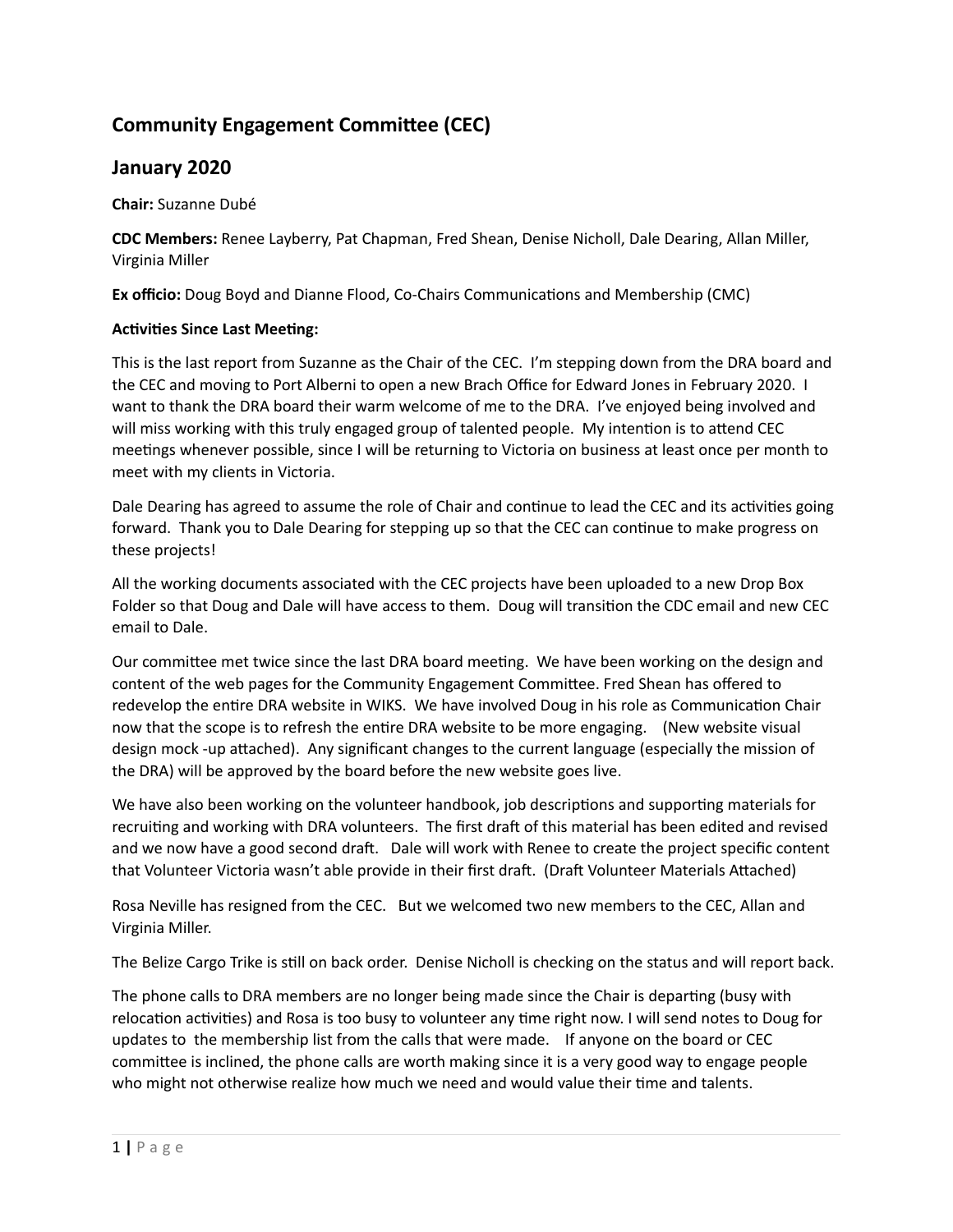The Volunteer Appreciation Breakfast on Nov  $13<sup>th</sup>$  at Villages was excellent and was enjoyed by everyone who attended. These small events are a good way for new volunteers to get to know each other and the board members.

Our projects continue to move forward. Our timeline for having the Trike Crew, volunteer training program and new website in operation is likely May 2020, and definitely by June for Car Free Day.

The CEC members are enthusiastic and committed. This is an exceptionally talented and highly functional team of volunteers! We have fun at our meetings, things get done between meetings and we make noticeable progress every time this committee assembles. I want to say a huge THANK YOU to each of them for caring about our community and the CEC projects. And most importantly, for making leadership of this committee such a pleasure.

Community Engagement Committee

Suzanne Dube, Chair